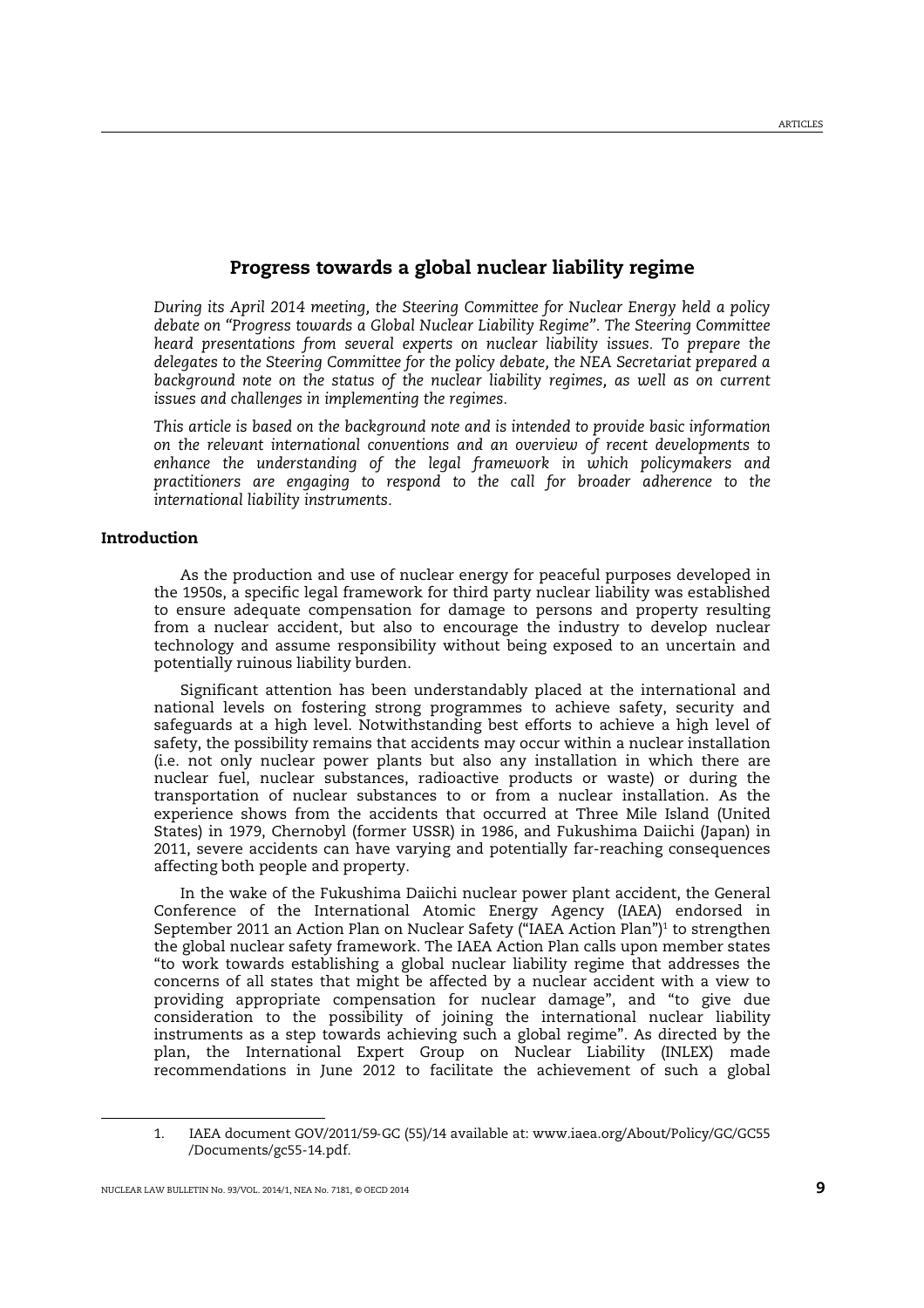regime.<sup>2</sup> More recently, the Joint Statement on Liability for Nuclear Damage signed by France and the United States in August 2013,<sup>3</sup> the G20 Leaders' Declaration of September 2013,<sup>4</sup> and the Franco-Russian Nuclear Power Declaration signed in November 2013 encourage multilateral co-operation towards achieving a global nuclear liability regime.<sup>5</sup>

#### The original nuclear liability regimes

## *The Paris-Brussels regime*

The 1960 Paris Convention on Third Party Liability in the Field of Nuclear Energy<sup>6</sup> ("Paris Convention"), the first international nuclear liability instrument to be established, was adopted under the auspices of the Organisation for Economic Co-operation and Development (OECD), and more particularly its Nuclear Energy Agency (NEA). The government of any member or associate country of the OECD may accede to the Paris Convention, and the government of any other country may also do so with the unanimous assent of the contracting parties. The Paris Convention entered into force on 1 April 1968 and includes today 16 states, mostly members of the European Union (EU): Belgium, Denmark, Finland, France, Germany, Greece, Italy, the Netherlands, Norway, Portugal, Slovenia, Spain, Sweden, Switzerland, Turkey and the United Kingdom. The latest state to have acceded to the Paris Convention is Switzerland, which deposited its instruments of ratification on 9 March 2009.<sup>7</sup>

The Paris Convention states recognised that the liability amount provided in the Paris Convention would not likely be adequate to cover the damage suffered in the event of a serious nuclear accident. To remedy that deficiency, most of those states adopted the 1963 Brussels Convention Supplementary to the Paris Convention ("Brussels Supplementary Convention") under which additional compensation beyond that provided under the Paris Convention would be made available to victims through the establishment of a three-tier system: the first tier is provided by the operator; the second tier is provided by the state in which the nuclear installation of the liable operator is situated (unless the national law transfers the obligation to the operator); and the third tier is contributed jointly by all contracting parties to the Brussels Supplementary Convention. The convention, which entered into force on 4 December 1974, is only open to Paris Convention states and has been ratified by all of them, except Greece, Portugal and Turkey.

#### *The Vienna regime*

 $\overline{a}$ 

In 1963, member states of the IAEA adopted the Vienna Convention on Civil Liability for Nuclear Damage ("Vienna Convention"), which came into force on 12 November 1977. All members of the United Nations, or of any of the specialised agencies or of the IAEA, may accede to the Vienna Convention. Its 40 contracting

<sup>2.</sup> Available at: ola.iaea.org/ola/documents/ActionPlan.pdf.

<sup>3.</sup> Available at: www.oecd-nea.org/ndd/workshops/nuclearcomp/presentations/documents/ document2013-08-28-185401.pdf.

<sup>4.</sup> Available at: www.g20.org/sites/default/files/g20\_resources/library/Saint\_Petersburg\_ Declaration\_ENG.pdf.

<sup>5.</sup> Available in English and French in the *Nuclear Law Bulletin*, No. 92, OECD/NEA, Paris.

<sup>6.</sup> All the international conventions on nuclear liability are available at: www.oecd-nea. org/law/legal-documents.html#agreements.

<sup>7.</sup> The ratification of the Paris Convention by Switzerland is effective only with respect to the Paris Convention as amended by all its amending protocols, including the 2004 Protocol to amend the Paris Convention (discussed later in this note). The entry into force for Switzerland of the Paris Convention will therefore only take place once the 2004 Protocol to amend the Paris Convention has itself entered into force.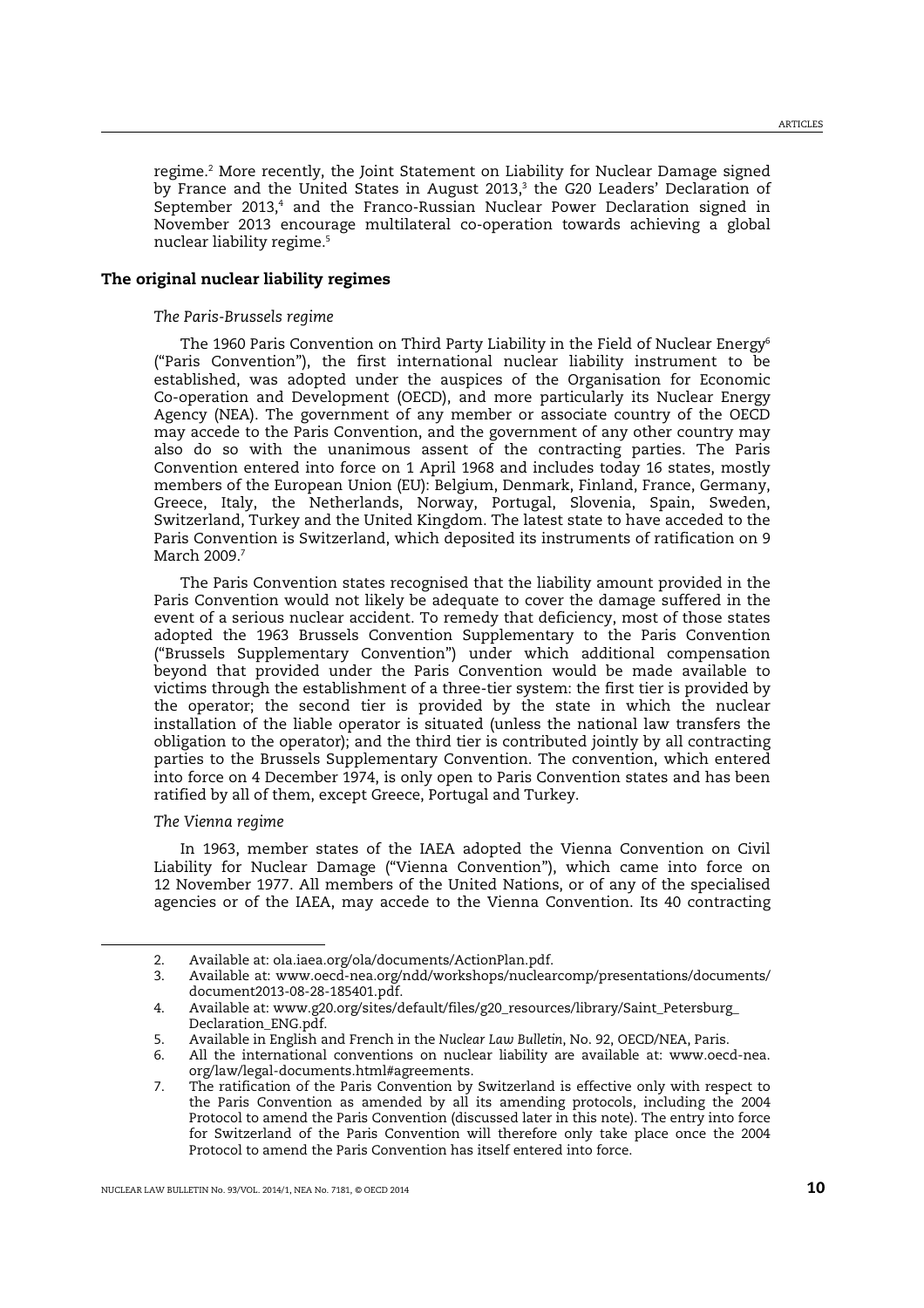parties come from all geographical regions, except Oceania. The latest state to have acceded to the Vienna Convention is Jordan, which deposited its instruments of ratification on 27 January 2014. The Vienna Convention regime, in contrast to the Paris-Brussels regime, does not provide for a supplementary funding mechanism.

## Enhancing the liability regimes

Just as the 1986 Chernobyl accident provided the catalyst for adoption of the 1994 Convention on Nuclear Safety and other international instruments focusing on emergency response and assistance, the accident also provided impetus to further improve the nuclear liability regimes by modernising the Paris-Brussels and Vienna regimes. In 1988, the Joint Protocol Relating to the Application of the Vienna Convention and the Paris Convention ("Joint Protocol") was adopted, which linked the Conventions in the event a nuclear accident occurring in a state party to one regime caused damage in a state party to the other regime. Nine years later, a new nuclear liability instrument was adopted – the 1997 Convention on Supplementary Compensation for Nuclear Damage ("CSC"). The Joint Protocol and the CSC are discussed in more detail later in this note.

#### *The Protocols amending the Vienna Convention and the Paris-Brussels Conventions*

When the international community realised the extent of the consequences of the Chernobyl accident, it was clear that the original nuclear liability regimes needed to be improved in order to strengthen the protection that they provided to the victims. The improvements sought, among other things, to increase the operator's liability amount, to compensate a broader range of damage (including for the first time the environmental and economic costs of an accident), to compensate more victims by widening the geographical scope of the regimes, and to extend the time (or prescription period) in which the victims may make their claims taking into account the latent effects of radiation on human health. A synopsis of the main improvements is provided in Appendix 1.

The 1997 Protocol to Amend the Vienna Convention ("1997 Protocol") was the first to be adopted, and entered into force on 4 October 2003. There are 12 contracting parties, Jordan being the latest to have acceded in January 2014. The 1963 Vienna Convention and the 1997 Protocol, together referred to as the Vienna regime, exist concurrently: states may accede to i) the Vienna Convention only, ii) the Vienna Convention and the 1997 Protocol, or iii) the 1997 Protocol and not to the Vienna Convention. In case a state accedes to the 1997 Protocol only, it shall be bound by the provisions of the Vienna Convention as amended by the 1997 Protocol in relation to other states parties to the 1997 Protocol, and absent an expression of a different intention by that state, it shall be bound by the Vienna Convention in relation to states which are only parties to the Vienna Convention.<sup>8</sup>

The parties to the Paris-Brussels regime, which participated in the discussions regarding the 1997 Protocol, adapted the improvements made therein within their own regime. On 12 February 2004, the Protocol to Amend the Paris Convention and the Protocol to Amend the Brussels Supplementary Convention were signed. These Protocols have not yet entered into force, mainly because a decision of the Council of the EU of 8 March 2004<sup>9</sup> requires that the contracting parties to the Paris Convention that are also members of the EU "take the necessary steps to deposit simultaneously

<sup>8.</sup> Article 7 (6) of the 1997 Protocol.

<sup>9.</sup> Council Decision 2004/294/EC of 8 March 2004 authorising the member states to ratify, in the interest of the European Community, the Protocol of 12 February 2004 amending the Paris Convention, *Official Journal of the European Union* (OJ) L 97/53 (1 April 2004).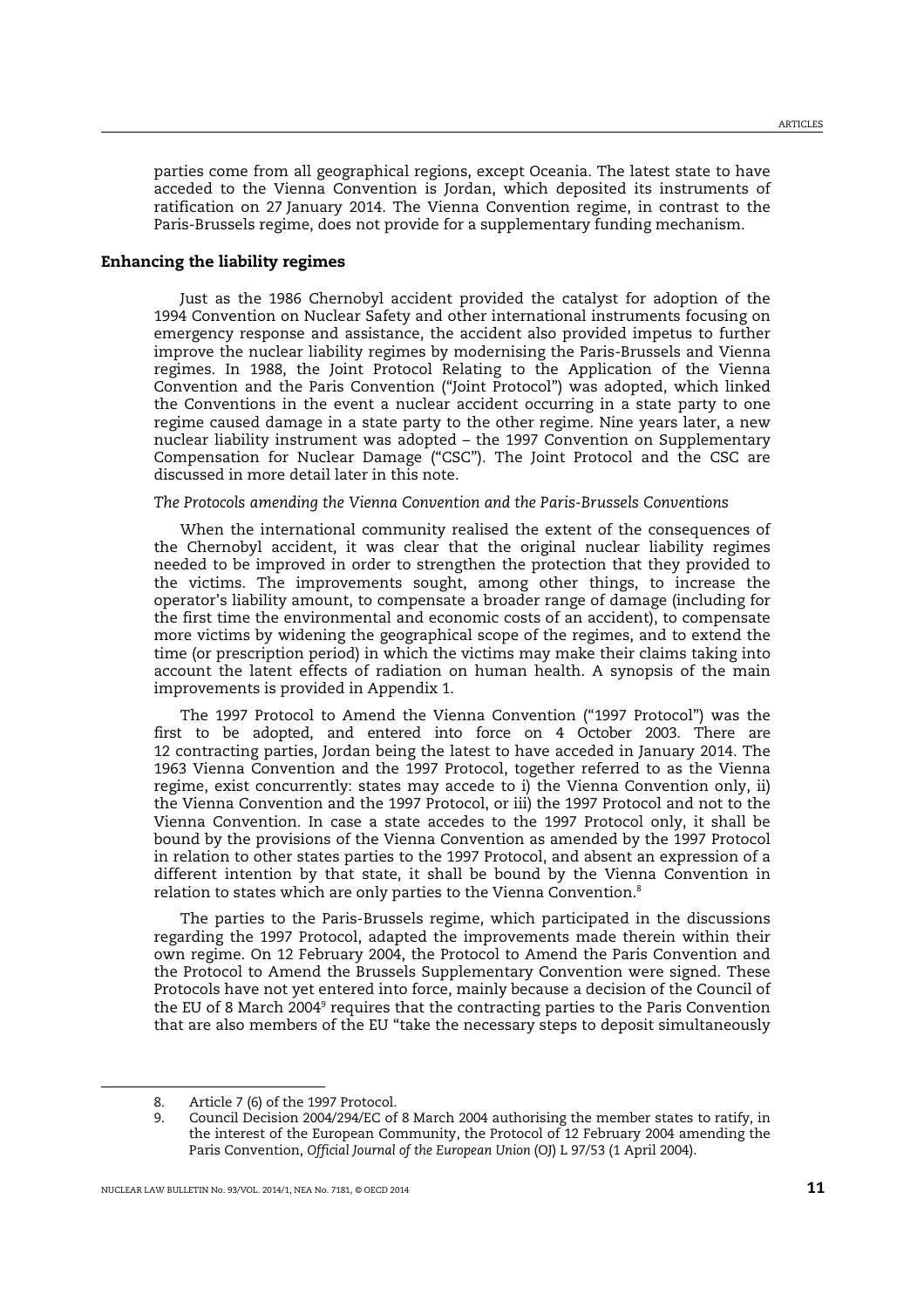their instruments of ratification of the Protocol, or accession to it".<sup>10</sup> At the time, this requirement did not seem to be a constraint, but it ultimately became one. The Council had to authorise the member states that are contracting parties to the Paris Convention to ratify the 2004 Protocol to amend the Paris Convention because some of its provisions concern the judicial resolution of disputes, a subject that according to EU law falls under the exclusive competence of the EU. It is, however, important to note that the requirement to deposit simultaneously the instruments of ratification or accession was not required of the Republic of Slovenia when it joined the Paris-Brussels regime,<sup>11</sup> nor of certain member states when ratifying or acceding to the 1997 Protocol amending the Vienna Convention, $12$  which also addresses judicial matters. The contracting parties to the 2004 Protocol amending the Paris Convention that are subject to the 2004 Council decision are now striving to deposit their ratification instruments in the near future.

#### *The Convention on Supplementary Compensation for Nuclear Damage*

During the 1997 Vienna Protocol deliberations, negotiating states decided to establish a mechanism for mobilising supplementary funds to compensate nuclear damage, in addition to the funds to be provided by the operator under the Paris and Vienna Conventions. One of the favoured approaches to this idea was to establish a system of supplementary state funding at both national and international levels, modelled in part on the Brussels Supplementary Convention. The result was the adoption of the 1997 Convention on Supplementary Compensation for Nuclear Damage ("CSC"), which is open to all states, including those already parties to the Paris-Brussels or Vienna regimes. At this date, the CSC has not yet entered into force.<sup>13</sup> Canada, which signed the CSC on 3 December 2013, is expected to ratify the CSC soon, and Japan has announced that it intends to ratify the CSC. Ratification by these two countries would allow the CSC to come into force.

The CSC provides for a two-tier compensation system: the first tier is provided by the operator and, if necessary, the state where its installation is situated; and the second tier is provided by the CSC states. The CSC allows a state to establish at its option a third tier of compensation. The CSC was also intended to form the basis for a global liability regime to supplement and enhance the measures provided in the Paris and Vienna Conventions, as well as in national legislation consistent with the provisions of the Annex to the CSC, which reflects the nuclear liability principles set forth in those conventions. Finally, the CSC allowed the United States to join an international nuclear liability convention without amending its national law, the 1957 Price-Anderson Act, which provides for an economic channelling to the operator instead of the legal channelling approach provided in the conventions, as explained later in this note.

<sup>10.</sup> Article 20 of the Paris Convention requires that two-thirds of the contracting parties deposit their instruments for the 2004 Protocol to come into force.

<sup>11.</sup> Council Decision 2007/727/EC of 8 November 2007 authorising the Republic of Slovenia to ratify, in the interest of the European Community, the Protocol of 12 February 2004 amending the Paris Convention, OJ L 294/23 (13 November 2007).

<sup>12.</sup> Council Decision 2013/434/EU of 15 July 2013 authorising certain member states to ratify, or to accede to, the Protocol amending the Vienna Convention, in the interest of the EU, and to make a declaration on the application of the relevant internal rules of Union law, OJ L 220/1 (17 August 2013).

<sup>13.</sup> The CSC will enter into force when ratified by at least five states with a minimum of 400 000 units of installed nuclear capacity. CSC, Article 20(1). As of July 2014, Argentina, Morocco, Romania, the United Arab Emirates and the United States have ratified the CSC, but the minimum installed capacity level has not been reached.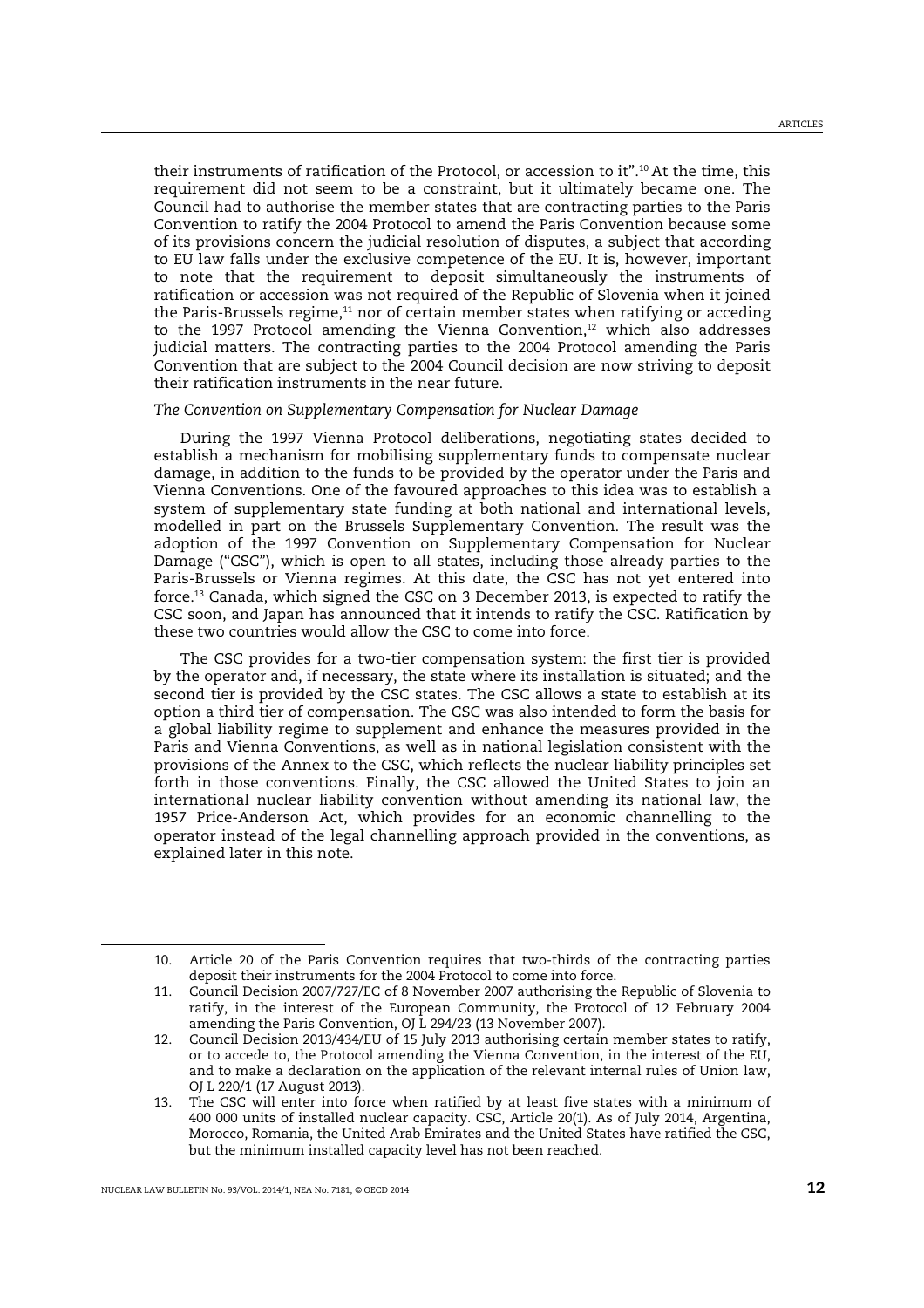## The nuclear liability principles: The common basis underlying all the regimes

The development of the nuclear liability regimes stemmed in part from the viewpoint that ordinary rules of tort law, while appropriate for conventional risks, could hamper rather than help victims of nuclear damage in obtaining adequate compensation in a timely manner. Typically, tort law requires that:

- The victim identifies the person(s) responsible for the accident: i.e. proves which of the many potential parties involved in a nuclear accident (operator, designers, constructors, suppliers etc.) is legally liable and proves its fault (i.e. its intentional or negligent failure to exercise the prescribed standard of care). Given the potential technical complexities of such a task, litigants could be subject to a costly and time-consuming legal procedure before the courts.
- In case of transboundary damage, the question of the applicable law and competent court, as well as the question of the recognition and enforceability of court decisions may arise if the concerned states (i.e. the states where the accident or the damage occurred) do not have treaty relations which address these questions.

Notwithstanding the above, some countries consider that the ordinary rules of tort law could put victims in a more favourable position and have not adhered to any of the nuclear liability regimes, mainly because under the ordinary rules of tort law:

- The liability of the entity proven to be responsible would be unlimited.
- The victims may bring a claim against any entity that they may consider liable for the accident, as long as they can prove the causal link between such entities' fault or negligence and the accident. Such an approach could significantly increase the financial capacity to compensate the victims if several entities are considered liable.
- Under international conventions that address determination of the competent tribunal, $14$  victims may submit their claims before the court of their residence; the victims would thus benefit from the ordinary rules of tort law applicable in their country of residence.

The foundation for today's international conventions on civil nuclear liability takes into account these considerations as well as other aspects of the potential exceptional risks involved in nuclear energy production. The main principles common to the international conventions, which are also reflected in most national nuclear liability laws worldwide, may be summarised as follows:

• *The exclusive liability of the operator:* the operator of a nuclear installation is exclusively liable for damages suffered by third parties resulting from a nuclear accident occurring at its installation or during the course of transport of nuclear materials to or from its installation. No other person may be held liable for the damages caused by the nuclear accident as all liability for damage suffered by third parties is "channelled" directly to the operator.

<sup>14.</sup> See for example the Convention on jurisdiction and the enforcement of judgments in civil and commercial matters, done on 27 September 1968, 1262 UNTS 153, and Council Regulation (EC) No. 44/2001 of 22 December 2000 on jurisdiction and the recognition and enforcement of judgments in civil and commercial matters, OJ L 12/1 (16 January 2001) or the Convention on jurisdiction and the enforcement of judgments in civil and commercial matters, done on 16 September 1988, OJ L 319/9 (25 November 1988).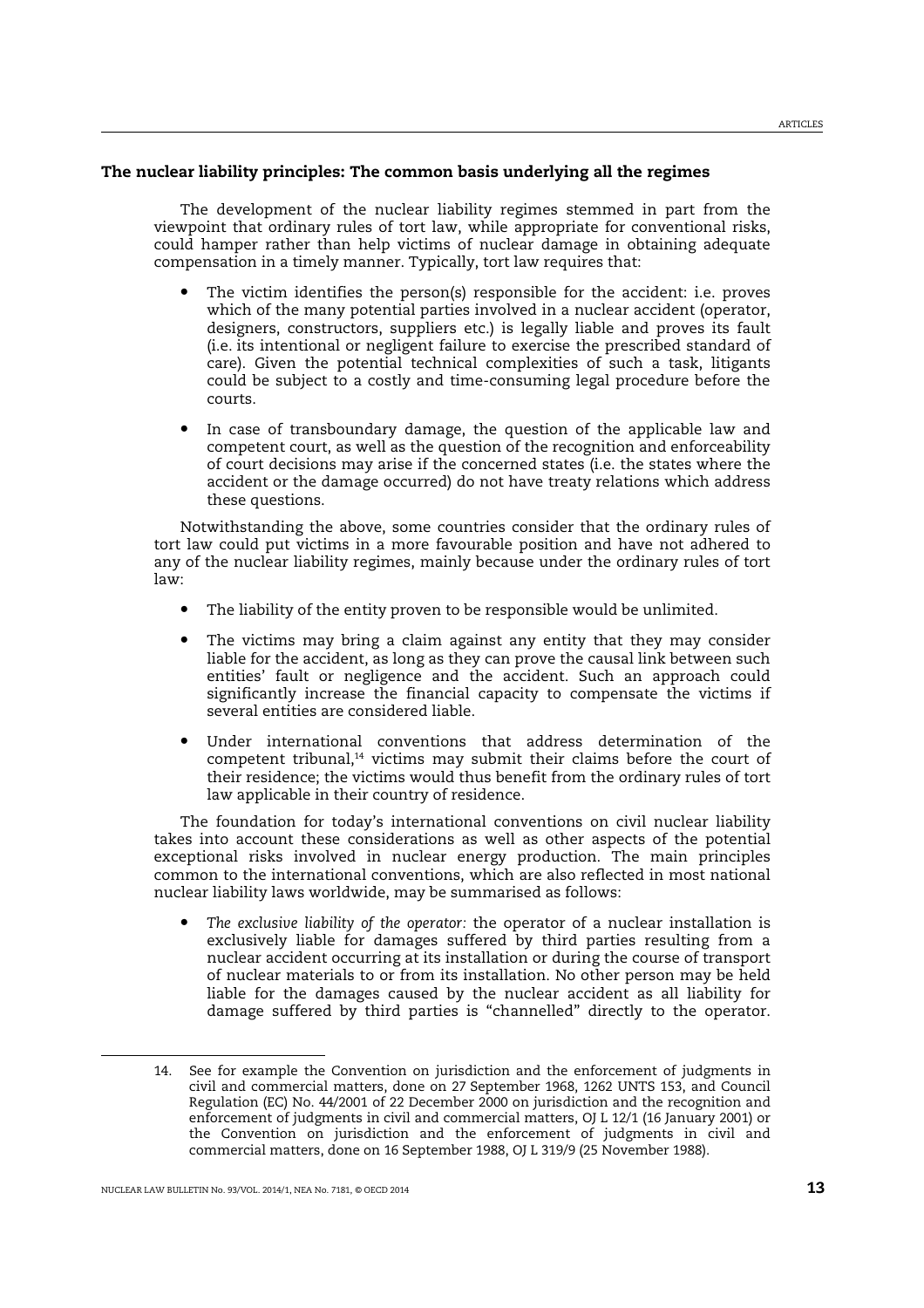There are two approaches to channelling: "legal" channelling, which is provided in the international nuclear liability conventions (i.e. all liability is channelled to the nuclear operator and to no other entity), and "economic channelling", which is provided, for example, under the United States' Price-Anderson Act, 42 USC 2210 (i.e. any entity, such as a supplier, may be held legally liable for the damage incurred, but the economic consequences of that liability are channelled to the operator of the nuclear installation where the accident occurred, which shall have to indemnify any person held legally liable for related damages, such as suppliers). Furthermore, the operator incurs no liability outside the nuclear liability conventions for nuclear damage caused by a nuclear accident.

- *The strict (absolute) liability of the operator:* victims need not prove fault or negligence in seeking compensation, but only a causal link between the nuclear accident and the damage suffered.
- The minimum liability amount borne by the operator: the contracting parties to an international nuclear liability convention shall provide under their legislation a liability amount which shall not be less than the minimum amount provided by the international convention. In most countries (whether they have adhered to a nuclear liability regime or not), the operator's nuclear liability is limited to a specified amount. Only a few countries at present have provided for unlimited liability under their nuclear liability legislation: e.g. Finland (only for those damages suffered within its territory), Germany, Switzerland and Japan. It is important to note that, at the beginning, the nuclear liability regimes (particularly the 1960 Paris Convention) provided for a cap on the operators' liability, but the enhanced regimes only provide for a minimum amount, thereby allowing the contracting parties to provide for greater or even unlimited liability at their option.
- *The obligation for the operator to have and maintain financial security:* to ensure availability of funds, the operator is required to maintain financial security up to its liability amount or, in case of unlimited liability, up to the amount required by law, which cannot be less than the minimum liability amount required under the international convention adopted by the state where the operator's installation is situated. The conventions, and usually national laws, do not require a specific form of financial security; thus, the operator may satisfy its obligation among the different options available, such as private insurance, self-insurance, a guarantee (whether a corporate guarantee or one provided by the state or a bank) or an operators' pool (available in Germany and the United States). However, the financial security mechanism must be acceptable to the competent public authority.<sup>15</sup>
- The obligation of the victims to file claims within a certain period: because healthrelated damage caused by the emission of ionising radiation may not be perceptible for an extended time after the nuclear accident occurred, the legal period during which an action may be brought is a matter of great importance for the victims. Over time, the revised Paris and Vienna Conventions have generally extended the period to the benefit of the victims as illustrated in Appendix 1.

<sup>15.</sup> See for example Article 10(a) of the Paris Convention.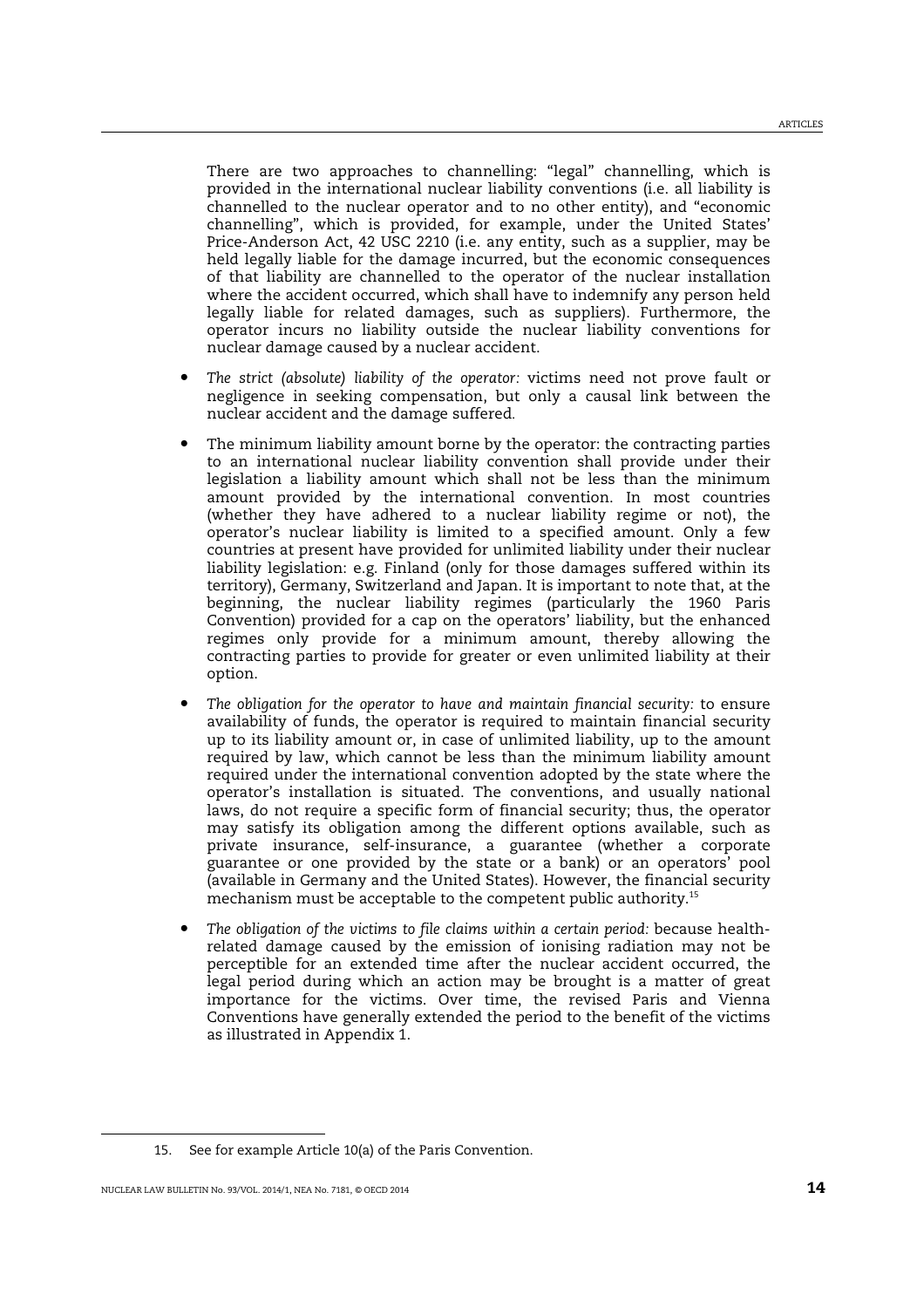The conventions also incorporate two additional principles, which are designed to address the complexities posed by the potential transboundary scope of nuclear damage and cross-border compensation claims:

- *Competent jurisdiction and enforcement of judgments*: jurisdiction over nuclear damage claims lies only with the courts of the state in which the accident has occurred, and more precisely only one court should be competent pursuant to the modernised regimes. The judgments rendered by the competent court are enforceable in any contracting party.
- *Applicable law and equal treatment*: the courts having jurisdiction will apply the relevant convention (if the state has adhered to one of them) and their own national law over claims arising out of a nuclear accident, and that law shall apply to all matters both substantive and procedural and to all victims, without any discrimination based upon nationality, domicile or residence.

There is currently a debate as to whether India's nuclear liability legislation adopted in  $2010^{16}$  is wholly consistent with the internationally accepted nuclear liability principles, and more specifically with the channelling principle under which only the operator of the installation where the nuclear accident occurred is held liable under the nuclear liability regime, to the exclusion of any other law which may potentially apply. The Indian regime provides for the operator's right of recourse against a supplier when "the nuclear incident has resulted as a consequence of an act of the supplier or his employee, which includes supply of equipment or material with patent or latent defects or sub-standard services".<sup>17</sup> This provision induces each supplier to have and maintain financial security up to the same amount of liability as required of the operator under the Indian legislation, i.e. the Indian rupee equivalent of SDR 300 million<sup>18</sup> or such higher amount as the central government may specify. This approach has raised concerns among potential suppliers, whether Indian or foreign, because it will increase their risks and costs; and some small or medium enterprises may not be able to bear the financial burden. Given the number of suppliers for a given nuclear project, this approach will likely require a greater financial capacity from the insurance market.

The Fukushima Daiichi nuclear power plant accident has demonstrated the effectiveness of the basic principles set forth in the international regimes which have been transposed into the Japanese nuclear liability regime. Of course, there are still areas for improvement.<sup>19</sup> Although much attention is understandably given to emergency preparedness and response arrangements to deal with and mitigate the

<sup>16.</sup> The Civil Liability for Nuclear Damage Act, No. 38, 2010, Gazette of India, No. 47, pt. II, sec. 1 (21 September 2010) and the Civil Liability for Nuclear Damage Rules, 2011, Gazette of India, No. 2112, pt. II, sec. 3, p. 17 (11 November 2011).

<sup>17.</sup> Article 17(b) of the Civil Liability for Nuclear Damage Act, 2010.

<sup>18.</sup> Special Drawing Right or SDR is a unit of account defined by the International Monetary Fund (IMF) based upon a basket of key international currencies. The currency value of the SDR is calculated daily and the valuation basket is reviewed and adjusted every five years. The current value is available at: www.imf.org/external/np/fin/data/rms\_sdrv. aspx. On 10 July 2014, one SDR was equivalent to about USD 1.54 and EUR 1.13.

<sup>19.</sup> The NEA Secretariat, in co-operation with the Permanent Delegation of Japan to the OECD, prepared the publication *Japan's Compensation System for Nuclear Damage: As Related to the TEPCO Fukushima Daiichi Nuclear Accident*, available at: www.oecd-nea.org/law/ fukushima/7089-fukushima-compensation-system-pp.pdf. This publication gathers in one volume the translations in English of the major acts, ordinances and guidelines issued in Japan for the implementation of the nuclear liability compensation scheme in response to the accident, as well as several related commentaries. The third supplement to the interim guidelines, issued in January 2013, was published in *Nuclear Law Bulletin* No. 92, OECD/NEA, Paris.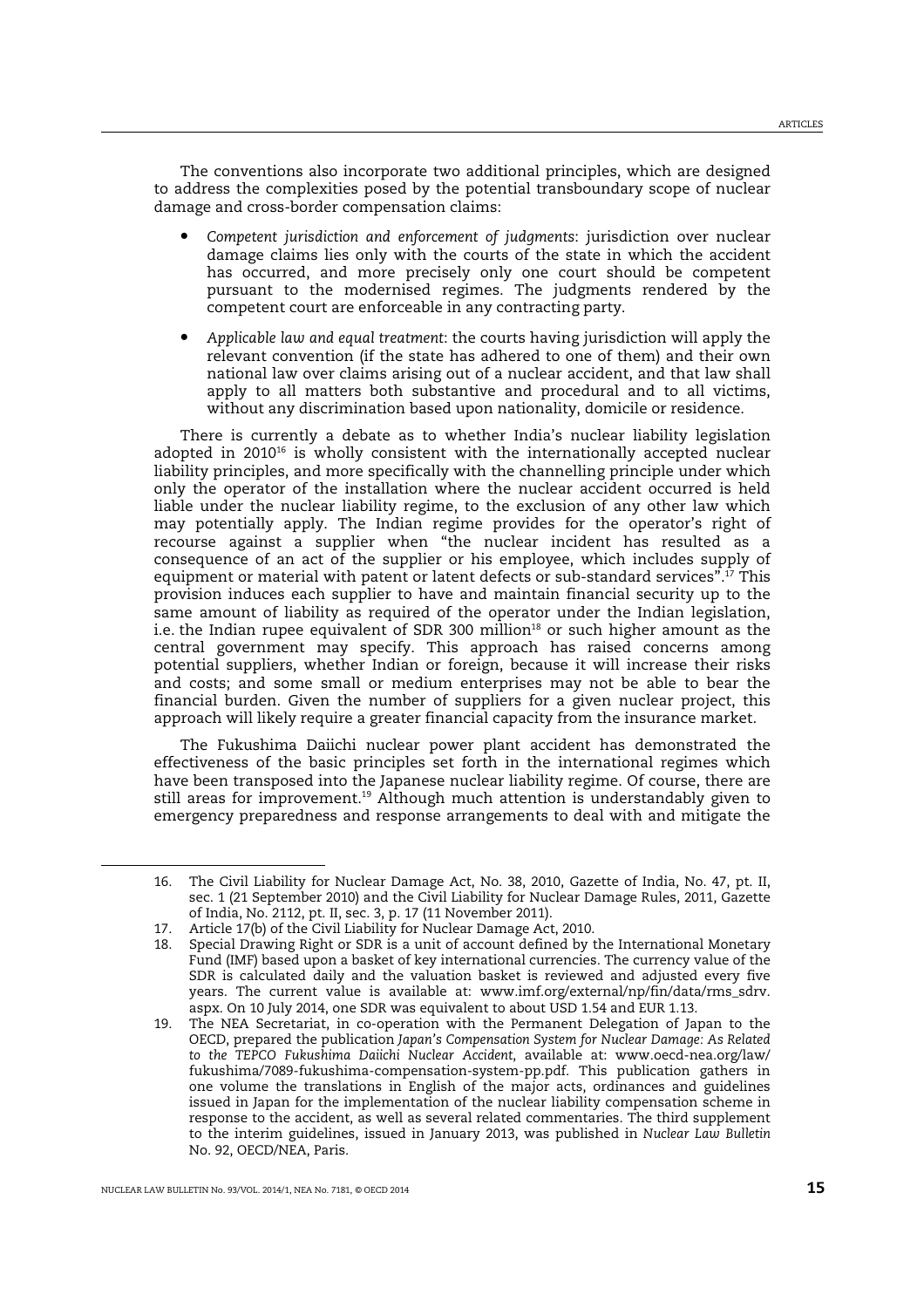consequences of an accident, the Fukushima Daiichi accident has shown that it is also necessary to be prepared to deal with the legal consequences of a nuclear accident in a timely and financially adequate manner. A clear and comprehensive legal framework is needed to deal with compensating the victims of a nuclear accident, which allows the government and the operator to quickly adapt to the specific circumstances arising from the accident. Some of the lessons to be learnt from the accident at this stage may be summarised as follows:

- The exclusive and strict liability of the operator under the Japanese legislation has allowed the victims to concentrate their applications for indemnification on the Tokyo Electric Power Company (TEPCO), the operator of the damaged nuclear power plant units. As of 20 June 2014, TEPCO had received approximately 2.2 million applications from individuals and corporations.<sup>20</sup> To expedite the handling of such a large number of applications, it is imperative that nuclear states establish the basis for an effective claims handling procedure in advance, to ensure that the victims may be timely compensated and the nuclear liability legislation may be implemented as expected. This is even more important due to the fact that victims have a limited period of time to claim compensation before the courts should they disagree with the compensation offered by the operator.
- To facilitate the compensation procedure and minimise potential disputes, the operator and the victims must have guidance on defining the particular damage entitling the victims to receive compensation, and the appropriate compensation amount for a given type of damage. Pursuant to the Japanese nuclear liability act, a committee of  $experts<sup>21</sup>$  was responsible for issuing guidelines to determine the scope of and financial compensation for the nuclear damage, which it did in a fairly short time frame (mostly between 28 April 2011 and 16 March 2012). Supplementary guidance was also issued in 2013. Even though such guidelines are not legally binding, they have not been challenged and can be invoked before the courts by the operator or the victims.
- Under the Japanese legislation, the operator bears unlimited liability, but in case the compensation amounts exceed the financial security required by law, the government is required to provide, with prior approval of the National Diet, such aid as may be necessary to allow the operator to fully compensate the victims. Japanese operators are legally required to maintain a financial security of JPY 120 billion, but the compensation amounts paid by TEPCO as of June 2014 equal approximately JPY 4 trillion. The government provided its aid primarily by acquiring a controlling stake in TEPCO and setting up, together with the Japanese nuclear operators, the Nuclear Damage Compensation Facilitation Corporation (the "Corporation"). The Corporation's purpose is to provide, under certain conditions, financial support to any nuclear operator that may face nuclear damage compensation obligations beyond the required financial security amount. Such financial support is provided either through the "reserves" that are funded by the compulsory annual contributions to be paid by all Japanese nuclear operators to the Corporation and are not required to be reimbursed if called upon or, if certain prior

<sup>20.</sup> According to the table summarising the "Records of Applications and Payouts for Indemnification of Nuclear Damage" posted by TEPCO on its website at: www.tepco.co.jp/en/comp/images/jisseki-e.pdf.

<sup>21.</sup> The Dispute Reconciliation Committee for Nuclear Damage Compensation.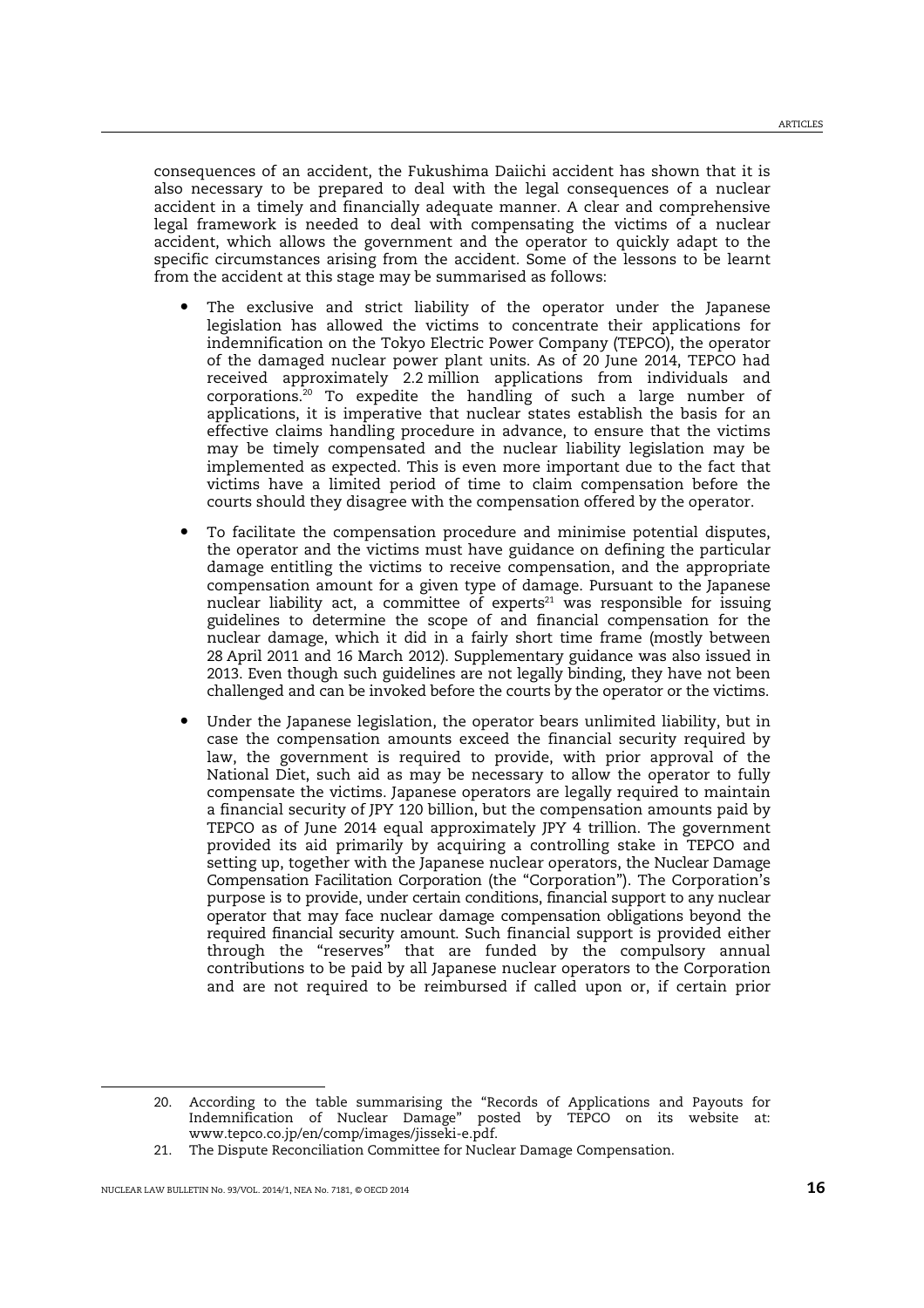conditions are met, $^{22}$  through government bonds granted to the Corporation which amounts will have to be reimbursed by the operator that receives the financial support and, in turn, by the Corporation to the government.

As of June 2014, TEPCO had received approximately JPY 4.547 trillion through the Corporation.<sup>23</sup> The Japanese government decided to provide such financial aid<sup>24</sup> because it considered, among other reasons, that it was necessary to avoid TEPCO's liquidation, in which case: i) the victims of nuclear damage would have been unable to receive sufficient compensation (i.e. they would have had no special treatment and would have received their pro rata share of the operator's remaining property after the preferential creditors have been paid; and damage arising after the liquidation procedure would not have been compensated) and would only receive compensation after the conclusion of the legal liquidation; ii) it would probably have been difficult to gain sponsors and carry out corporate reorganisation procedures; and iii) it would have compromised the stable supply of electricity by TEPCO, which provides power to 35.1% of the Japanese population.<sup>25</sup> The scheme set up by the Japanese government to provide financial aid to nuclear operators is intended to put the financial burden primarily on the latter and to minimise the impact on the public.

## Towards a global nuclear liability regime

 $\overline{a}$ 

Whether a nuclear accident affects only the territory of the installation state, as with the Fukushima Daiichi accident, or has transboundary effects, such as the Chernobyl accident, it is important that victims are adequately and timely compensated. Adhering to a nuclear liability regime provides the necessary treaty relations between the states that may be affected by a nuclear accident (e.g. on which territory an accident may occur or damage may be suffered) to clarify which law applies or which court is competent, to establish the recognition and enforcement of judicial decisions and, depending on the applicable convention, to increase the funds available to compensate the victims by contributing to an international fund.<sup>26</sup> In addition, because contracting states should ensure that their national legislation reflects the nuclear liability regime to which they adhere, a

<sup>22.</sup> The operator requesting the financial support will have to prepare, in co-ordination with the Corporation, a special business plan that must demonstrate business rationalisation and management accountability, and reach pre-agreements with other interested parties who may have benefited from its liquidation.

<sup>23.</sup> According to the TEPCO press release dated 23 June 2014, available at: www.tepco.co.jp/en/press/corp-com/release/2014/1238203\_5892.html.

<sup>24.</sup> See "The financial support by the Nuclear Damage Compensation Facilitation Corporation", by Mr. Yasufumi Takahashi, and the Japanese Cabinet Decision of 14 June 2011 on the Framework of government support to TEPCO, both published in (2012), OECD (ed.), *Japan's Compensation System for Nuclear Damage: As Related to the TEPCO Fukushima Daiichi Nuclear Accident*, OECD/NEA, Paris, available at: www.oecd-nea.org/law/fukushima/ 7089-fukushima-compensation-system-pp.pdf.

<sup>25.</sup> As of 31 March 2013, according to TEPCO's "Annual Report 2013", available at: www.tepco.co.jp/en/corpinfo/ir/tool/annual/pdf/ar2013-e.pdf.

<sup>26.</sup> As noted by INLEX, "The nuclear liability conventions considerably improve the protection of victims in comparison to most national laws. Quite a number of the advantages, like procedural channelling, recognition and enforcement of judgements, liability for damage caused by state-run nuclear activities, free transferability of payable sums and contributions of other states to compensation funds can only be achieved by international agreements. National laws are unable to achieve these advantages", in "Civil liability for nuclear damage: Advantages and disadvantages of joining the International Nuclear Liability Regimes – A paper by the International Expert Group on Nuclear Liability (INLEX)" (undated), available at: ola.iaea.org/ola/treaties/documents/ liability\_regime.pdf.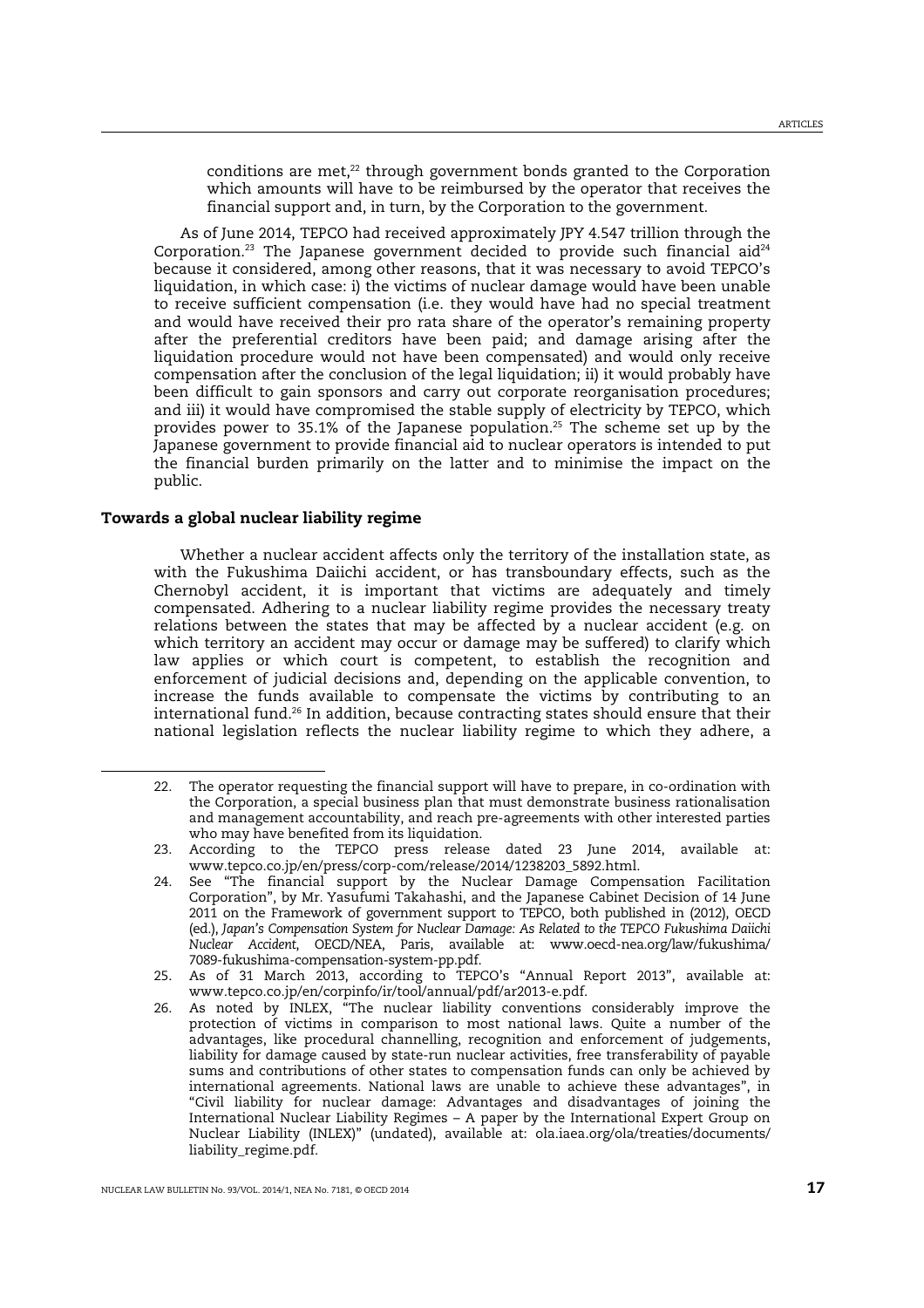broader adhesion to the Paris-Brussels regime, the Vienna regime or the CSC should lead to the harmonisation of the nuclear liability legislation and thus promote similar treatment to victims and operators worldwide.

It is important to note that greater globalisation and harmonisation of nuclear liability is not only to the benefit of the potential victims of an accident, but also has beneficial effects on nuclear trade. Although the Fukushima Daiichi accident led to a number of reviews of the role of nuclear power, it is noteworthy that at the end of 2013 there were 72 reactors under construction, the largest number in 25 years. Participants in an increasingly globalised market understandably want greater legal clarity and certainty to understand the risks to which they will be exposed when participating in a nuclear project, whether for the construction, refurbishment or decommissioning of nuclear installations. The nuclear liability principles set forth in the nuclear liability regimes help meet those objectives.

A global nuclear liability regime may be achieved if all states with nuclear installations and as many states as possible that may be affected by a nuclear accident establish treaty relations. Given the options currently available, states may consider ratifying or acceding to:

- the Paris or the Vienna Convention and the Joint Protocol, or
- the CSC, with the possibility of previously adhering to the Paris or Vienna Convention.

As the Paris-Brussels regime, the Vienna regime and the CSC reflect the same basic principles, the regimes are fundamentally compatible in ensuring similar legal treatment of victims and the operator even though there are certain differences (some of which are explained in Appendix 1), such as in the prescribed liability amount or the prescription period. Nonetheless, the differences and potential areas for further improvement with regard to their compatibility do not detract from the overarching goal of achieving a global liability regime through broader adherence to the international liability instruments.

### *The Joint Protocol*

The Joint Protocol came into force on 27 April 1992 and is open to all states that have previously adhered to the Paris-Brussels or the Vienna regimes. It has 28 contracting parties; the latest state to have acceded to the Joint Protocol is France, which deposited its instruments of accession on 30 April 2014.

The Joint Protocol acts like a "bridge" between the Paris Convention and the Vienna Convention to determine which of them would apply in case that they are both potentially applicable and to extend their respective scope of application to embrace the contracting parties of the other convention. Its main principle is that "In the case of a nuclear incident occurring in a nuclear installation, the applicable Convention shall be that to which the state is a party within whose territory that installation is situated"<sup>27</sup> and the applicable convention shall be applied, with respect to the contracting parties to the Joint Protocol which are parties to the other convention, in the same manner as between parties to the applicable convention.<sup>28</sup>

#### *The CSC*

 $\overline{a}$ 

The CSC aims to gather under its "umbrella" the contracting parties to the existing Paris-Brussels and Vienna regimes, as well as any state that has not ratified either but has declared that its national law complies with the provisions of the

<sup>27.</sup> Article III (2) of the Joint Protocol.

<sup>28.</sup> Article IV of the Joint Protocol.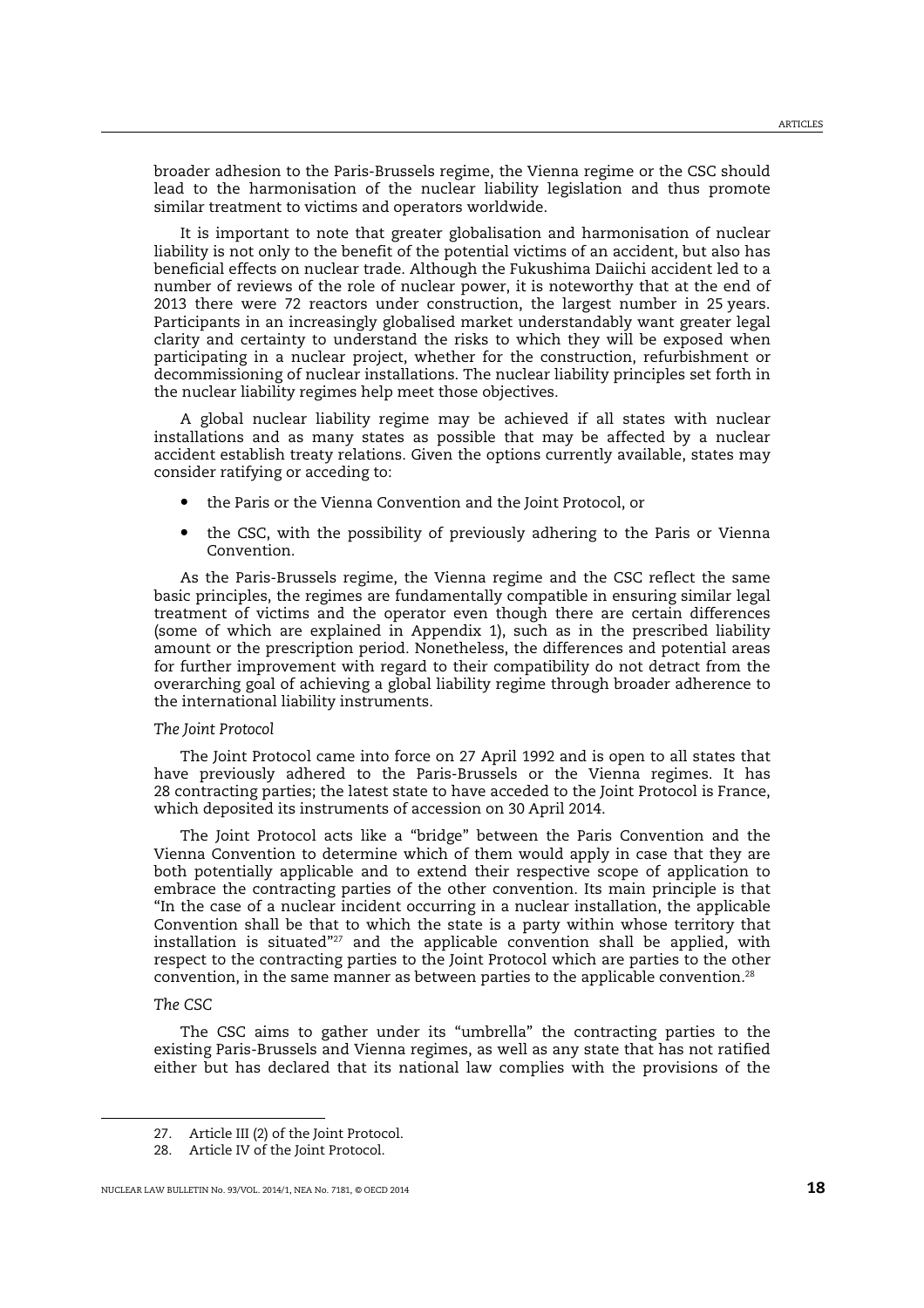Annex to the CSC, which reflects the common nuclear liability principles. The CSC thereby "encourage[s] regional and global co-operation to promote a higher level of nuclear safety in accordance with the principles of international partnership and solidarity".<sup>29</sup> As noted by INLEX, "the CSC establishes treaty relations among States that belong to the Paris Convention, the Vienna Convention or neither, while leaving intact the Joint Protocol that establishes treaty relations among States that belong to the Paris Convention or the Vienna Convention".<sup>30</sup> As mentioned above, the CSC also provides for supplementary funding contributed by all its contracting parties upon notification that nuclear damage shall exceed the operator's nuclear liability amount provided in the convention.

#### Challenges and the path forward

Although progress toward extending the reach of the international liability conventions has at times been slow, recent developments reflect a renewed commitment in the international community to improve the prospects towards greater adherence to the modernised regimes. The path forward will be a product of a greater commitment by states to the following actions:

*Encouraging more countries to adhere to one of the nuclear liability regimes and adopt consistent legislation.* All states with nuclear installations, and as many states as possible that may be affected by a nuclear accident, should adhere to one of the enhanced nuclear liability regimes. Although there are compelling arguments in favour of a more global nuclear liability regime, today more than half of the reactors in operation or under construction worldwide are not currently subject to any of the international nuclear liability regimes in force (see Appendix 2). Nonetheless, there are signs of progress: several new entrants or potential new entrants into nuclear power generation (i.e. Jordan, Kazakhstan, Saudi Arabia and the United Arab Emirates) have acceded to one of the regimes.

*Bringing the CSC and the 2004 Protocol to Amend the Paris Convention into force.* With regard to the CSC, Canada recently signed the convention and may conclude the necessary steps for ratification in 2014, while Japan has indicated that it intends to sign the CSC. Ratification by these two countries would allow the CSC to come into force. The contracting parties to the Paris Convention are making their best efforts to have the 2004 Protocol to amend the Paris Convention enter into force in the near future.

*Encouraging parties to the Vienna Convention to adhere to its enhanced form, the 1997 Protocol, and to adopt consistent legislation.* All countries that have joined the Vienna regime since  $2010^{31}$  (except Mauritius, which is a non-nuclear country) have acceded to the 1997 Protocol, which provides for an enhanced protection of the victims, including a higher minimum amount of compensation.

*Encouraging the contracting parties to the Paris-Brussels regime or the Vienna regime to join the efforts to establish a global nuclear liability regime.* States can improve the prospects of a more global liability regime by adhering to the Joint Protocol and/or the CSC, if they have not already done so.

<sup>29.</sup> Preamble to the CSC.

<sup>30.</sup> INLEX (2012), "Recommendations on how to facilitate achievement of a global nuclear liability regime, as requested by the IAEA Action Plan on Nuclear Safety", available at: ola.iaea.org/ola/documents/ActionPlan.pdf.

<sup>31.</sup> Bosnia and Herzegovina (2013), Jordan (2014), Kazakhstan (2011), Mauritius (2013), Montenegro (2011), Poland (2010), Saudi Arabia (2011) and the United Arab Emirates (2012).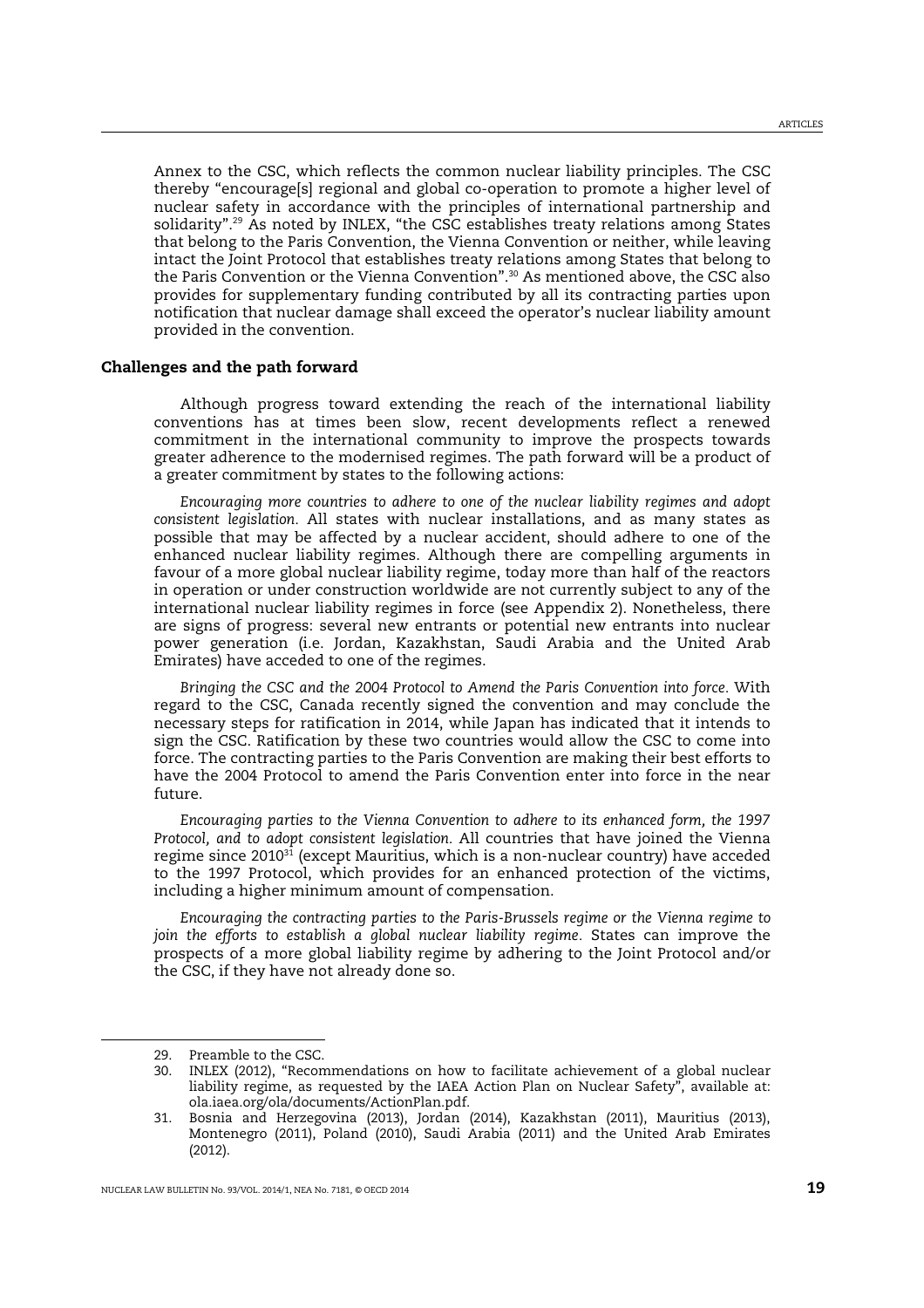*Continuing the efforts to maintain the compatibility of the Paris-Brussels regime, the Vienna regime and the CSC.* 

*Ensuring that states provide for an adequate legal framework to ensure that funds will be available to compensate the victims in case of a nuclear accident, especially when the operator is subject to unlimited liability.* 

*Drawing lessons from the Japanese experience in order to improve states' respective nuclear liability legislation*. The Fukushima Daiichi accident revealed that good practices and improvements in the implementation of the nuclear liability principles should be considered in order to ensure legislative preparedness and response arrangements.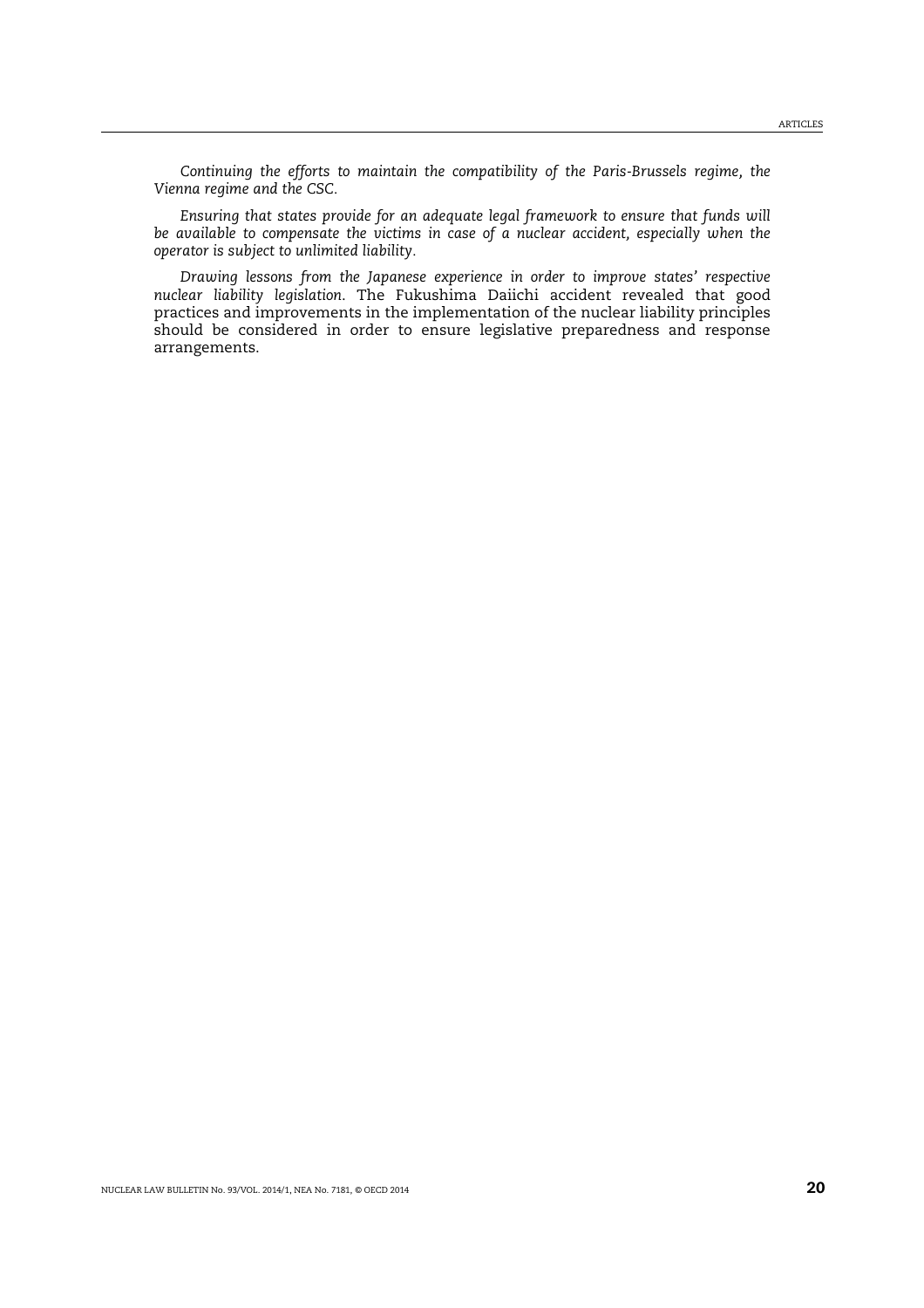# Appendix 1. Improvements brought by the enhanced regimes in case an accident occurs at a nuclear power plant

## *Victims will have access to larger amounts of compensation*

| Paris Convention (PC)                                                | SDR 15 million maximum<br>SDR 5 million minimum                                                                                                                                                                                                                                       |
|----------------------------------------------------------------------|---------------------------------------------------------------------------------------------------------------------------------------------------------------------------------------------------------------------------------------------------------------------------------------|
|                                                                      | (In 1990, the NEA Steering Committee [NE/M(90)1] recommended a minimum of<br>SDR 150 million)                                                                                                                                                                                         |
| PC as amended by the 2004 Protocol                                   | EUR 700 million minimum                                                                                                                                                                                                                                                               |
| <b>Brussels Supplementary Convention (BSC)</b>                       | 1st tier (operator's tier): SDR 15 million maximum<br>2nd tier (operator's state tier): between 1 <sup>st</sup> tier and SDR 175 million<br>3rd tier (BSC contracting parties' fund): between SDR 175 million and SDR 300 million<br>Total amount available: SDR 300 million          |
| BSC as amended by the 2004 Protocol                                  | 1 <sup>st</sup> tier (operator's tier): EUR 700 million minimum<br>2nd tier (operator's state tier): between 1st tier and EUR 1.2 billion<br>3rd tier (BSC contracting parties' fund): between EUR 1.2 billion and EUR 1.5 billion<br>Total amount available: EUR 1.5 billion minimum |
| Vienna Convention (VC)                                               | Minimum USD 5 million, based on USD gold value on 29 April 1963<br>(i.e. USD 35 per one troy ounce of fine gold)                                                                                                                                                                      |
| VC as amended by the 1997 Protocol                                   | SDR 300 million minimum                                                                                                                                                                                                                                                               |
| Convention on Supplementary Compensation for<br>Nuclear Damage (CSC) | 1 <sup>st</sup> tier (operator/state's tier): SDR 300 million<br>2nd tier (CSC contracting parties' fund): Not fixed: depends on number of nuclear power<br>plants in the contracting parties.                                                                                        |
|                                                                      | Amount expected: SDR 300 million                                                                                                                                                                                                                                                      |

## *Victims may claim compensation for a wider range of damage suffered*

| Paris Convention (PC)                                                | Damage to or loss of life of any person.<br>Damage to or loss of any property.                                                                                                                                                                                                                                                                                           |
|----------------------------------------------------------------------|--------------------------------------------------------------------------------------------------------------------------------------------------------------------------------------------------------------------------------------------------------------------------------------------------------------------------------------------------------------------------|
| PC as amended by the 2004 Protocol                                   | Loss of life or personal injury,<br>Loss of or damage to property,<br>Economic loss arising from i) or ii)<br>Costs of measures of reinstatement of impaired environment,<br>Loss of income deriving from a direct economic interest in any use or enjoyment of the<br>environment.<br>Costs of preventive measures, and further loss or damage caused by such measures. |
| Vienna Convention (VC)                                               | Same as PC plus<br>- Any other loss or damage so arising or resulting if and to the extent that the law of the<br>competent court so provides.                                                                                                                                                                                                                           |
| VC as amended by the 1997 Protocol                                   | Same as PC as amended by the 2004 Protocol plus<br>Any other economic loss, other than any caused by the impairment of the environment.                                                                                                                                                                                                                                  |
| Convention on Supplementary Compensation for<br>Nuclear Damage (CSC) | Same as VC as amended by the 1997 Protocol.                                                                                                                                                                                                                                                                                                                              |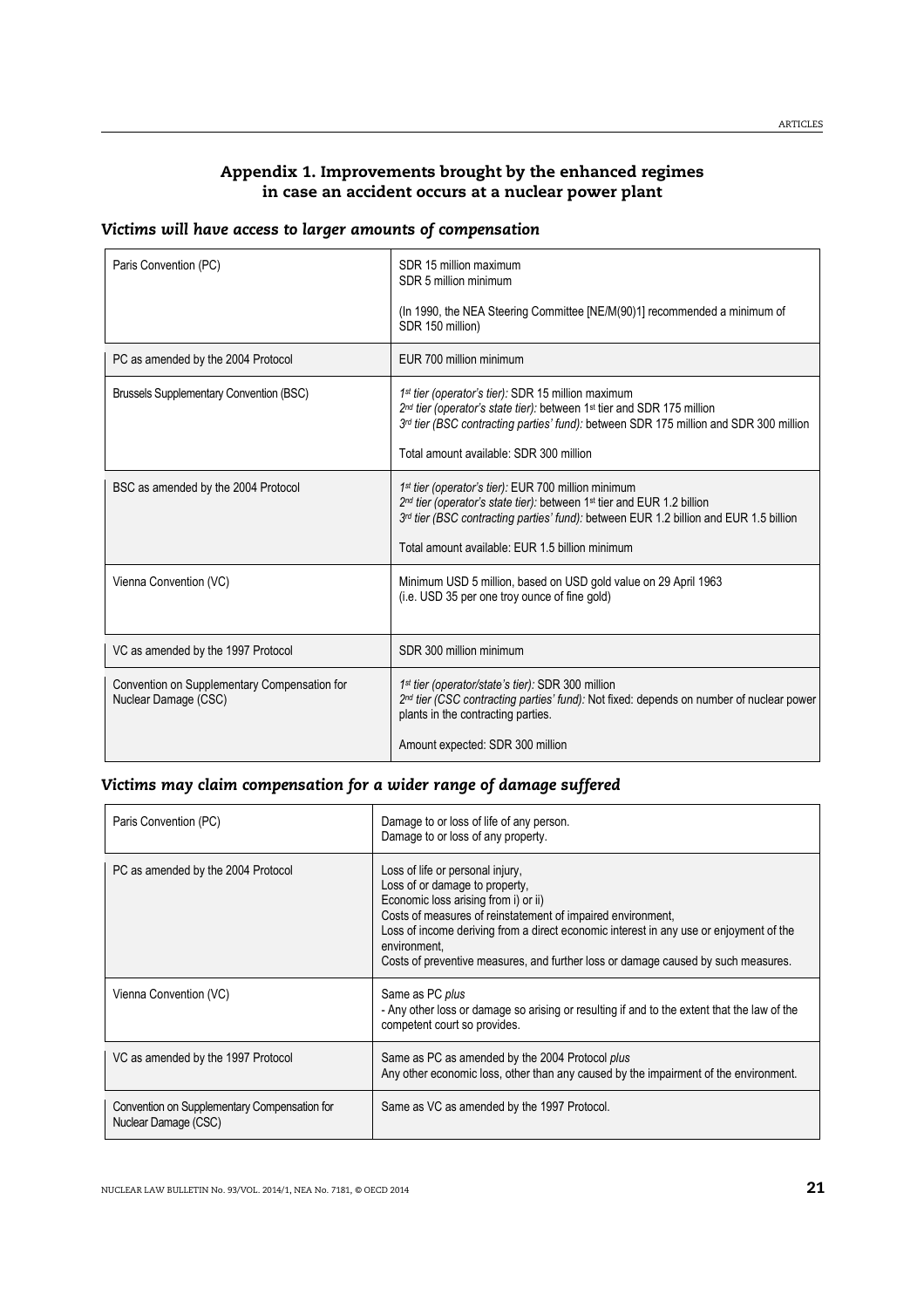| Paris Convention (PC)                                                | For all nuclear damage: 10 years from the date of the nuclear accident.                                                                                            |
|----------------------------------------------------------------------|--------------------------------------------------------------------------------------------------------------------------------------------------------------------|
| PC as amended by the 2004 Protocol                                   | For loss of life and personal injury: 30 years from the date of the nuclear accident.<br>For other nuclear damage: 10 years from the date of the nuclear accident. |
| Vienna Convention (VC)                                               | For all nuclear damage: 10 years from the date of the nuclear accident.                                                                                            |
| VC as amended by the 1997 Protocol                                   | Same as PC as amended by the 2004 Protocol.                                                                                                                        |
| Convention on Supplementary Compensation for<br>Nuclear Damage (CSC) | For all nuclear damage: 10 years from the date of the nuclear accident.                                                                                            |

# *More victims will be entitled to compensation*

| Paris Convention (PC)                                                | Only applies to damage suffered in the territory of a PC state                                                                                                                                                                                                                                                                                                                                                                                                                                                                                                                                                                                                      |  |  |  |
|----------------------------------------------------------------------|---------------------------------------------------------------------------------------------------------------------------------------------------------------------------------------------------------------------------------------------------------------------------------------------------------------------------------------------------------------------------------------------------------------------------------------------------------------------------------------------------------------------------------------------------------------------------------------------------------------------------------------------------------------------|--|--|--|
| PC as amended by the 2004 Protocol                                   | Applies to nuclear damage suffered in the territory, or maritime zones, of:<br>a PC state.<br>a non-PC state which, at the time of the nuclear accident, is a contracting party to the<br>Vienna regime and the Joint Protocol, if the state of the operator liable is also a party to<br>the Joint Protocol.<br>a non-PC state which, at the time of the accident, has no nuclear installation in its<br>territory or in any maritime zones,<br>any other non-PC state which, at the time of the nuclear accident, has in force nuclear<br>liability legislation which affords equivalent reciprocal benefits and is based on the<br>nuclear liability principles. |  |  |  |
| <b>Brussels Supplementary Convention (BSC)</b>                       | Only applies to damage suffered in the territory of a BSC state, provided that the courts<br>of a contracting party have jurisdiction pursuant to the PC.                                                                                                                                                                                                                                                                                                                                                                                                                                                                                                           |  |  |  |
| BSC as amended by the 2004 Protocol                                  | Applies when an operator is liable under the PC, and only to nuclear damage suffered:<br>in the territory of a BSC state,<br>in or above a BSC state's exclusive economic zone, under specified circumstances, or<br>in or above maritime areas beyond the territorial sea of a BSC state, under specified<br>circumstances.<br>Because the funds to be provided under the 2 <sup>nd</sup> and 3 <sup>rd</sup> tiers are considered "public"<br>money, compensation is only available to compensate victims in BSC states.                                                                                                                                          |  |  |  |
| Vienna Convention (VC)                                               | No express provision, but generally considered as only applying to damage suffered in<br>the territory of a VC state.                                                                                                                                                                                                                                                                                                                                                                                                                                                                                                                                               |  |  |  |
| VC as amended by the 1997 Protocol                                   | Applies to nuclear damage wherever suffered, but national legislation may exclude<br>nuclear damage suffered in a non-contracting state which, at the time of the accident,<br>- has a nuclear installation in its territory or maritime zones,<br>- does not afford equivalent reciprocal benefits.                                                                                                                                                                                                                                                                                                                                                                |  |  |  |
| Convention on Supplementary Compensation for<br>Nuclear Damage (CSC) | 1st tier: covers nuclear damage wherever suffered with option by the installation state to<br>exclude damage in territory of a non-CSC state subject to its obligations under the PC or<br>the VC.                                                                                                                                                                                                                                                                                                                                                                                                                                                                  |  |  |  |
|                                                                      | 2 <sup>nd</sup> tier: compensation is limited to damage suffered within the territory of a CSC state<br>(similar approach as in the BSC).                                                                                                                                                                                                                                                                                                                                                                                                                                                                                                                           |  |  |  |